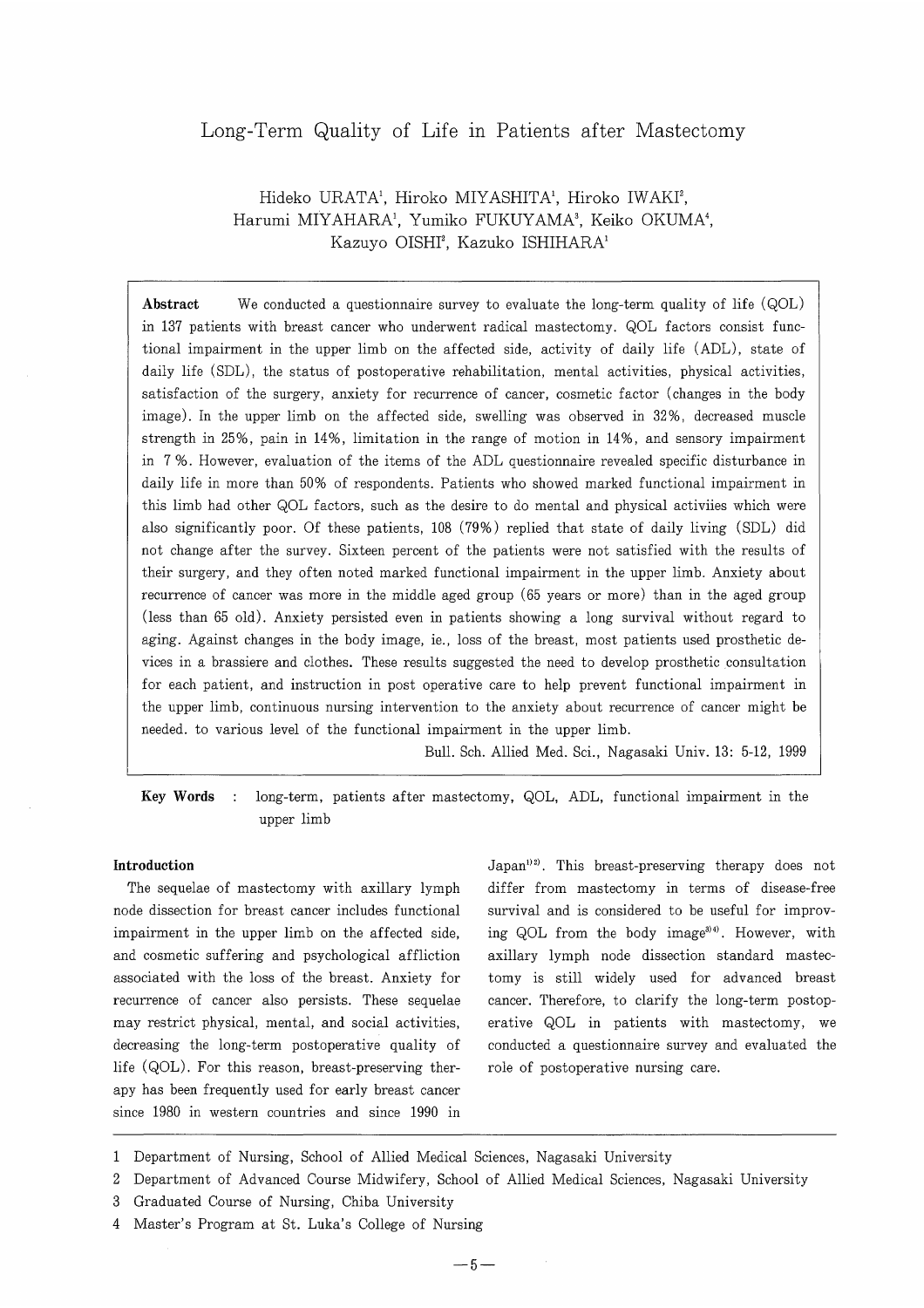# Patients and Methods

# 1. Subjects

The subjects were 137 patients with breast cancer who underwent mastectomy with axillary lymph node dissection at 2nd department of surgery, Nagasaki University between 1960 and 1993. Breastpreserving therapy such as lurnpectomy began to be preformed at our department in 1992. However, patients who underwent this therapy were excluded because of the short follow-up.

All patients were females, and their mean age  $\pm$ standard deviation was  $65.1 \pm 12.6$  years. Seventyone patients were less than 65 old (middle aged group), and 66 were 65 years or more (aged group). The mean postoperative period  $\pm$  standard deviation was  $14.1 \pm 8.7$  years. Fifty-seven patients underwent mastectomy in 1979 or earlier and 80 after 1980. Surgical procedure classified to the following: mastectomy + axillary lymph node dissection 25 cases, mastectomy + axillary lymph node dissection + resection of minor pectoral muscle 57 cases, mastectomy + axillary lymph node dissection + resection of both minor and major pectoral muscle 55 cases.

## 2. Method

# 1 ) Questionnaire

We instituted the QOL factors consist as fol-10ws, make questionnaire included these and sent to 227 patients.

The questionnaire was sent by mail to 227 patients, of whom  $149$  (66%) replied. Of these patients, 12 who died were excluded, and the remaining 137 were evaluated. The questionnaire consisted of multiple choice answers for each question. Though some patients did not chose to answer some items, they were included in the evaluation. Therefore, the statistical evaluation differed in some items.

2) Statistical analysis

Results were mainly expressed as percentages. Differences were analyzed by the  $\chi^2$  test and student t-test, and  $p<0.05$  was considered to be significant.

# Results

# l. Functional impairment in the upper limb on the affected side

The function of the upper limb on the affected side was investigated in terms of 5 items: swelling, decreased muscle strength, pain, Iimitation in the range of motion, and sensory abnormality (numbness). In each item, the constant presence of the symptom was expressed as  $(+)$ , presence of the symptom under specific conditions as  $(\pm)$ , and the absence of abnormality as  $(-)$ . Concerning comprehensive impairment in the upper limb on the affected side, patients showing  $(-)$  in all items were classified as a normal group (grade 1), those showing  $(\pm)$  in at least 1 item as a slight impairment group (grade 2), those showing  $(+)$  in at least 1 item as a moderate impairment group (grade 3), and those showing  $(+)$  in 2 items or more as a marked impairment group (grade 4).

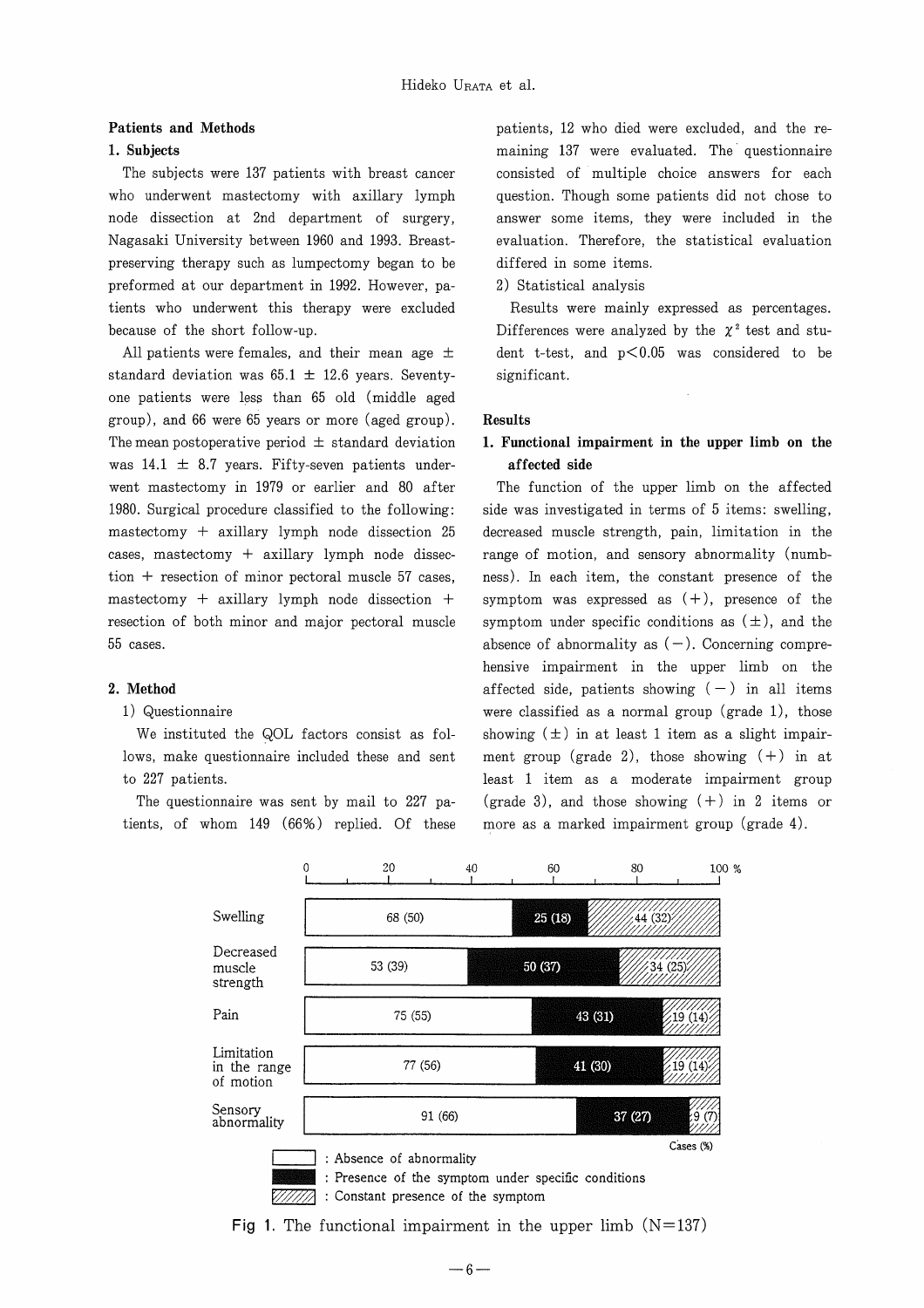In the upper limb on the affected side, swelling was observed in 44 patients, decreased muscle strength in 34, pain in 19, Iimitation in the range of motion in 19, and sensory abnormality in 9.25% of patients showed cornprehensive impairment in the arm (Grade  $1 \sim 4$ ) (Fig. 1).

In the 5 items for functional impairment of the upper limb on the affected side, the positive rate was evaluated according to the operative procedure. The degree of impairment was decreased in all items in the group treated by mastectomy with axillary lymph node dissection as compared with the group with resection of the minor pectoral muscle and the group with resection of minor and major pectoral muscles. The incidences of all items except swelling were significantly lower in the group treated by mastectomy with axillary lymph node dissection alone. Comparison between the lat-

ter two groups showed no significant differences in the incidence of each item (Table 1).

### 2. ADL

Among ADL, 10 items were investigated: putting in and taking out a futon (Japanese mattress and quilt), mopping the floor, shopping, cleaning using a vacuum cleaner, cooking, dressing and undressing, hairdressing, bathing, washing, and others. ADL was not impaired in 64 patients  $(47\%)$ . The major items showing impairment were putting in and taking out a futon (48 patients), mopping the floor (42), and shopping (28). Rare complaints included difficulty in doing up a Japanese sash or wiping after defecation. Corelation between the incidence of ADL and the functional impairment in the upper limb by  $\chi^2$ test, the incidence of ADL impairment was significantly higher in patients with more marked functional impairment in the upper limb (Table  $2$ ).

Table 1. Degree of impairment in the upper limb due to some surgical procedures

| Surgical procedure                     | Cases | Swelling | Decreased<br>muscle<br>strength | Pain   | Limitation<br>in the range<br>of motion | Sensory<br>abnormality |
|----------------------------------------|-------|----------|---------------------------------|--------|-----------------------------------------|------------------------|
| $Br + Ax + (Ps2)$                      | 25    | 6        |                                 | 0      | $\mathbf 0$                             | 0                      |
| $Br + Ax + Mn +$<br>(P <sub>S</sub> b) | 57    | 18       | 16                              | 9      | 6                                       | 3                      |
| $Br + Ax + (Mn) +$<br>$Mj + (Ps^c)$    | 55    | 20       | 16                              | 10     | 13                                      | 6                      |
| Total (%)                              | 137   | 44 (32)  | 33(24)                          | 19(14) | 19 (14)                                 | 9(6)                   |

 $Ps<sup>a</sup>$ : 5 cases, Ps<sup>b</sup>: 10 cases, Ps<sup>c</sup>: 30 cases, Ps **and Multiple answer, cases (%)** 

Br : mastectomy

Ax : axillary lymph node dissection

Ps : parastemal lymph node dissection

Mn : resection of minor pectoral muscle

Mj : resection of major pectoral muscle

| Items with disturbance in ADL       | Grade of comprehensive impairment | Total                       |                            |                     |                       |
|-------------------------------------|-----------------------------------|-----------------------------|----------------------------|---------------------|-----------------------|
|                                     | $(35 \; cases)$                   | П<br>$(35 \; \text{cases})$ | IП<br>$(32 \text{ cases})$ | ΓV<br>$(35 \cases)$ | $(137 \text{ cases})$ |
| Putting in and taking out a "Futon" | 2                                 | 14                          | 11                         | 21                  | 48                    |
| Mopping floor                       | 3                                 | 6                           | 8                          | 25                  | 42                    |
| Shopping                            | $\overline{2}$                    | 7                           | 5                          | 14                  | 28                    |
| Cleaning                            | $\overline{2}$                    | 6                           | 7                          | 10                  | 25                    |
| Cooking                             | $\theta$                          | 2                           | 3                          | 10                  | 15                    |
| Dressing and undressing             |                                   | 3                           | $\overline{2}$             | 6                   | 12                    |
| Hair dressing                       |                                   |                             | 2                          | 5                   | 9                     |
| Bathing                             | $\Omega$                          | $\Omega$                    |                            | 5                   | 6                     |
| Washing                             | 0                                 |                             |                            | 4                   | 6                     |
| Without any disturbance *           | 31 (89%)                          | 15<br>(43%)                 | 44 (14%)                   | (11%)<br>4          | 64 (47%)              |

Table 2. Grade of comprehensive impairment in the upper limb and items with disturbance in ADL

\* Grade I vs Grade IV ; p<0.01, Grade I vs Grade II, III ; p<0.05, Grade II, III vs Grade IV ; p<0.05.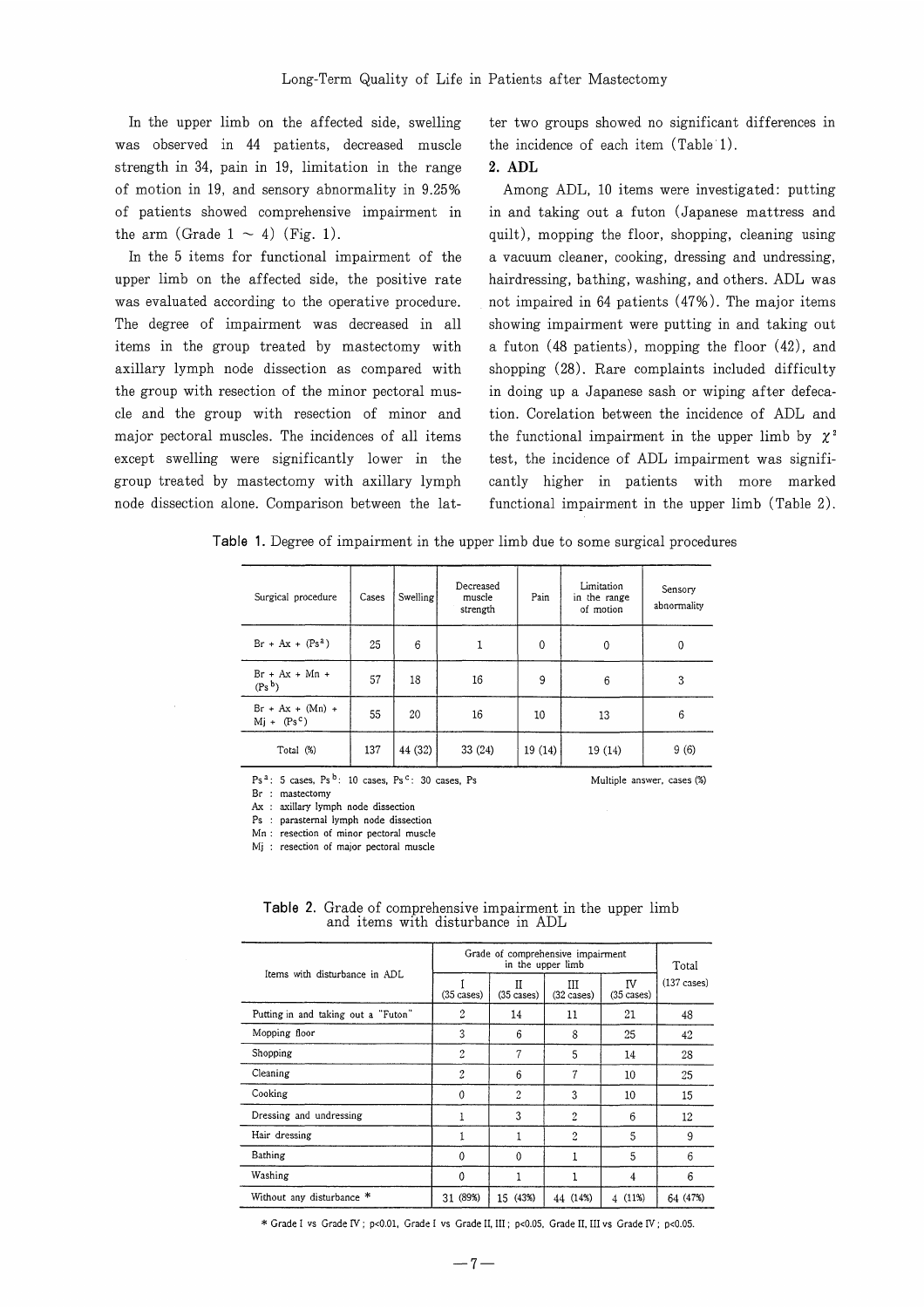# 3. SDL

SDL did not change after mastectomy (grade l SDL) in 108 (79%) of the 137 patients. SDL slightly decreased after operation (grade 2 SDL) in 11 patients and definitely decreased (grade 3 SDL) in 11 patients. The other 7 patients were being treated at the hospital (grade 4 SDL). The 29 patients showing decreased SDL consisted of 9 of the 71 patients in the middle aged group and 20 of the 66 in the aged group. Decreased SDL was significantly more frequently observed in the aged group. However, the follow-up period did not significantly differ between the two groups (Table 3). Of the 7 inpatients, I each had recurrence of breast cancer and colon cancer, and the other 5 had senile diseases.

# 4. The status of postoperative rehabilitation

The status of postoperative rehabilitation was investigated. Of the 137 patients, 53 returned to their former work position, 3 found new employment, 6 changed their job to a lighter one, 13 temporarily retired, 14 permanently retired, 43 were full-time housewives both before and after operation, and 5 did not reply. The types of occupation varied, and there were full-time workers, part-time workers, assistants of self-employed business, and full-time housewives. Five patients retired because they reached the retirement age. Therefore, evaluation cf the status of rehabilitation according to the rate of resumption of work appeared to be inappropriate.

Table 3. State of daily life according to the age groups and postoperative period

| State of daily life |                       | Age                     |                          | Postoperative period  |                       |  |
|---------------------|-----------------------|-------------------------|--------------------------|-----------------------|-----------------------|--|
| <b>State</b>        | Case (%)              | Middle group<br>(65<)   | Aged group<br>$(65\geq)$ | Less than<br>15 years | More than<br>15 years |  |
| 1                   | 108 ( 79)             | 62 ( $87)$ <sup>a</sup> | 46 (69) <sup>a</sup>     | 63 (79)               | 45 (79)               |  |
| $\overline{2}$      | 11 <sup>0</sup><br>8) | 6 (<br>9)               | 5(<br>8)                 | 9(11)                 | 2(3)                  |  |
| 3                   | 11(<br>8)             | 2(3)                    | 9(14)                    | 6(7)                  | 5 (<br>9)             |  |
| in patient          | 7 (<br>5)             | 1(1)                    | 6(9)                     | $2(-3)$               | 5(9)                  |  |
| Total               | 137 (100)             | 71 (100)                | 66 (100)                 | 80 (100)              | 57 (100)              |  |

State 1: no change 2: slightly decreased after operation 3 : definitely decreased after operation  $a: p<0.05$  Case (%)

Table 4. Various QOL factors in age and postoperative period

| QOL                                                               |       |            | Age             |                           | Postoperative period  |                       |  |
|-------------------------------------------------------------------|-------|------------|-----------------|---------------------------|-----------------------|-----------------------|--|
| QOL factors                                                       | Grade | Cases (%)  | Middle<br>group | Aged<br>group             | Less than<br>15 years | More than<br>15 years |  |
| Mental activity                                                   | 1     | 88 (64)    | 53 (75)         | 35 (53)                   | 55 (69)               | 33 (58)               |  |
|                                                                   | 2     | 36 (26)    | 17(24)          | (29)<br>19                | 20 (25)               | 16 (28)               |  |
|                                                                   | 3     | 13 (10)    | $1(1)^a$        | $12(18)^a$                | 5 (<br>6)             | 8(14)                 |  |
| Physical activity                                                 | 1     | 62 (45)    | (61)<br>43      | (29)<br>19                | (53)<br>42            | 20(35)                |  |
|                                                                   | 2     | 54 (39)    | 24 (34)         | 30(45)                    | 33 (41)               | 21 (37)               |  |
|                                                                   | 3     | 21 (15)    | $4(6)^a$        | $17(26)$ <sup>a</sup>     | a<br>6)<br>5 (        | $16(28)$ <sup>a</sup> |  |
| Degree of<br>satisfaction<br>with the<br>postoperative<br>results | 1     | 114 (84)   | 62 (87)         | 52(81)                    | 69 (86)               | 45 (82)               |  |
|                                                                   | 2     | 9)<br>12 ( | -7)<br>5 (      | 7(11)                     | 9 (11)                | 5)<br>3 C             |  |
|                                                                   | 3     | 7)<br>9    | 6)<br>4 (       | 8)<br>5 (                 | 3)<br>2 (             | 7 (13)                |  |
| Degree of<br>anxiety for<br>recurrence of<br>cancer               | 1     | 62 (46)    | а<br>24 (33)    | $(60)$ <sup>a</sup><br>38 | 35 (44)               | 27 (49)               |  |
|                                                                   | 2     | 59 (44)    | (56)<br>40      | (30)<br>19                | 37 (46)               | 22(40)                |  |
|                                                                   | 3     | 14 (10)    | 8(11)           | 6(10)                     | 8(10)                 | 6(11)                 |  |

Grade 1: good, Grade 2: slightly poor (fair), Grade 3: poor Case (%)  $a: p<0.05$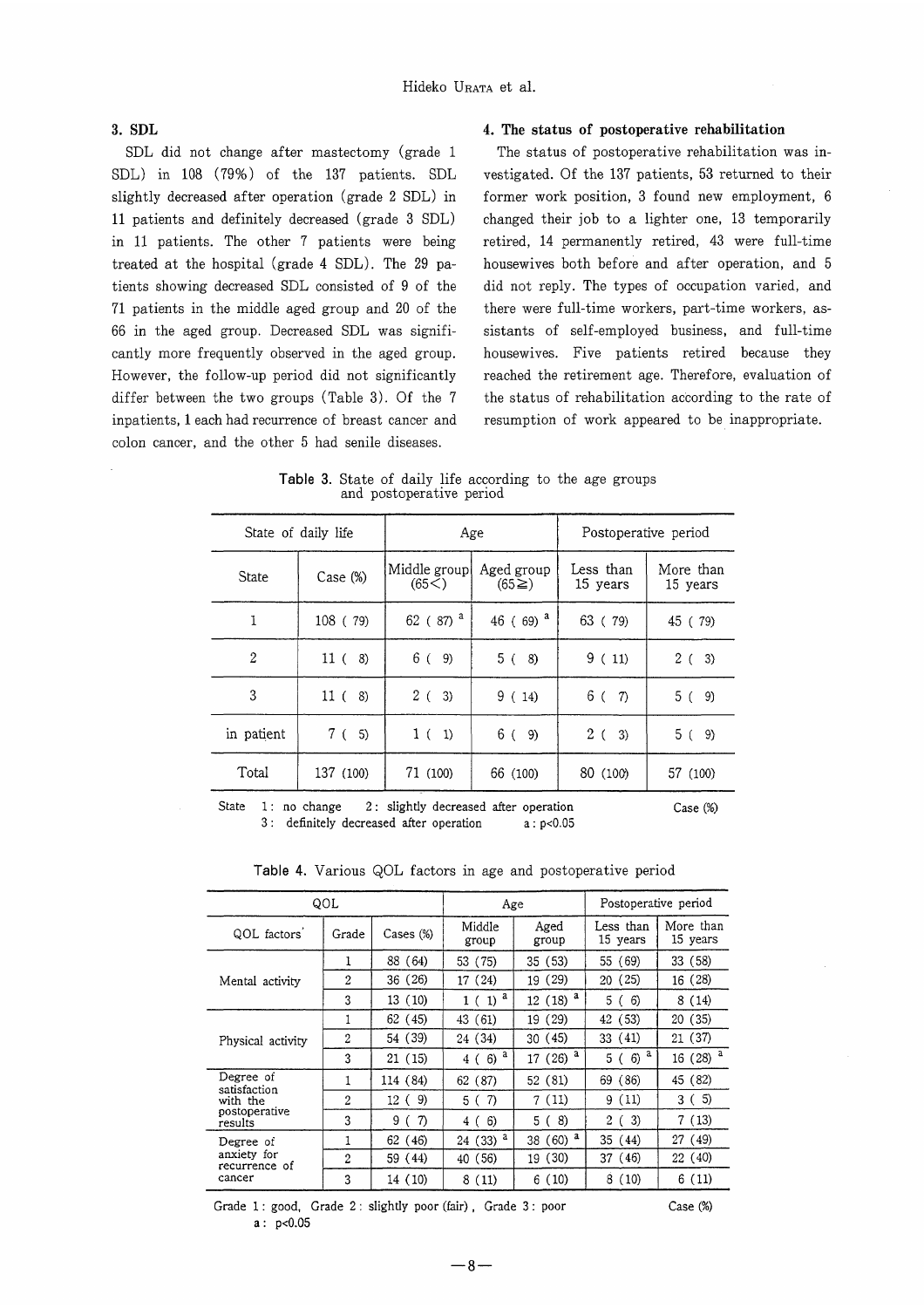after mastectomy in 88 patients  $(64\%)$ , slightly de- cancer, 62 patients  $(46\%)$  were not anxious, 59 creased in 36 (26%), and definitely decreased in 13 (44%) were sometimes anxious, and 14 (10%) were (100/0 ). According to the age groups, decreased de- constantly anxious. According to the age groups, sire was significantly more frequently observed in the degree of anxiety was significantly higher in the the aged group (12 of the 13 patients) than in the middle aged group. According to the postoperative middle aged group (Table 4). **period**, no significant differences were observed,

after operation in 62 patients  $(45\%)$ , slightly de- between the degree of anxiety for recurrence and the creased in  $54$  (39%), and definitely decreased in  $21$  desire to do mental activities.  $(15\%)$ . Decreased desire was significantly more frequently observed in the aged group  $(17 \text{ patients})$  9. Cosmetic factor (changes in the body image) according to the age groups and in the patients  $Only$  11 patients  $(8\%)$  underwent breast reconshowing a follow-up period of 15 years or more (16 struction, which was performed simultaneously with patients). There were more patients who complained mastectomy. Of the 11 patients, 6 complained of of decreased physical activities than those who asymmetrical breasts or lack of the papilla and cornplained of decreased mental activities (Table 4). areola. In I patient who underwent insertion of a

sults of their surgery, 114 of 135 patients (84%) ing it, but 82 did not desire reconstruction. The were satisfied or almost satisfied with the results other 36 patients did not reply, showing little conof operation, 12 (9%) were slightly dissatisfied, cern for cosmetic problems. In young patients, most and 9 (7%) were very dissatisfied. No significant patients used some prosthetic devices in clothes differences were observed according to the age such as insertion of a pad into a brassiere. group or the postoperative period. However, in the patients who were dissatisfied with the results of 10. Functional inrpairment in the upper limb on the surgery, the desire to do mental activities was sig- **affected side and QOL** nificantly decreased (Table 4). The association between the functional impairment

## 5. Mental activities 6. Anxiety for recurrence of cancer

The desire to do mental activities did not change Concerning the degree of anxiety for recurrence of suggesting that anxiety about recurrence of cancer 6. Physical activities does not disappear even in patients with a long The desire to do physical activities did not change follow-up (Table 4). No association was observed

silicon pack, the pack was removed later. Of 90 pa-7. Satisfaction of the surgery tients, 3 patients aged less than 60 years desired Concerning the degree of satisfaction with the re- second stage breast reconstruction, 5 were consider-

Degree of Degree of Grade of satisfaction State of Mental Physical anxiety for comprehensive with the daily life activity activity recurrence impairment operative of cancer results in  $3 \frac{in}{partient}$ Grade Cases  $\sqrt{2}$ 3  $\sqrt{2}$  $\sqrt{3}$  $\sqrt{2}$  $2<sup>1</sup>$  $\mathbf{3}$  $\mathbf{1}$  $\boldsymbol{2}$  $\mathbf{1}$  $\mathbf{1}$  $\mathbf{1}$ 3  $\mathbf{1}$  $\rm I$ 35 29  $\sqrt{2}$  $\mathbf{3}$ 30  $\overline{4}$ 25  $\bf 8$  $\overline{2}$ 33  $\mathbf 1$ -1  $\mathbf{1}$ -1  $22<sub>1</sub>$  $11 \quad 1$  $\mathbf{H}$  $30 \t3$ 35  $\sqrt{2}$  $\boldsymbol{0}$ 23 10  $\overline{2}$ 17 16  $\sqrt{2}$  $32\,$  $\overline{c}$  $\,1\,$  $12$ 18 5  $III$ 32  $\sqrt{2}$  $\mathbf{1}$  $22\,$  $18\quad 13$ 29  $\theta$ 9  $\mathbf{1}$ 14 17  $\mathbf{1}$ 27  $\overline{4}$  $\mathbf{1}$  $\mathbf{1}$ **IV**  $\overline{4}$  $6 \qquad 13 \qquad 16$ 17 35 20  $\sqrt{5}$  $\boldsymbol{6}$ 13 13  $9$  $22 - 5$  $6\phantom{1}6$  $10$  $\,6\,$ 137 108 11 11 88 36 13 62 54 21 114 12 62. 59 14 -7 Total  $(46)$   $(44)$   $(10)$  $(79)$   $(8)$   $(8)$   $(5)$  $(45)$   $(39)$   $(15)$  $(84)$   $(9)$   $(7)$  $(%)$  $(64)$   $(26)$   $(10)$ 

Table 5. Association between the functional impairment in the upper limb and QOL factors

Case (%)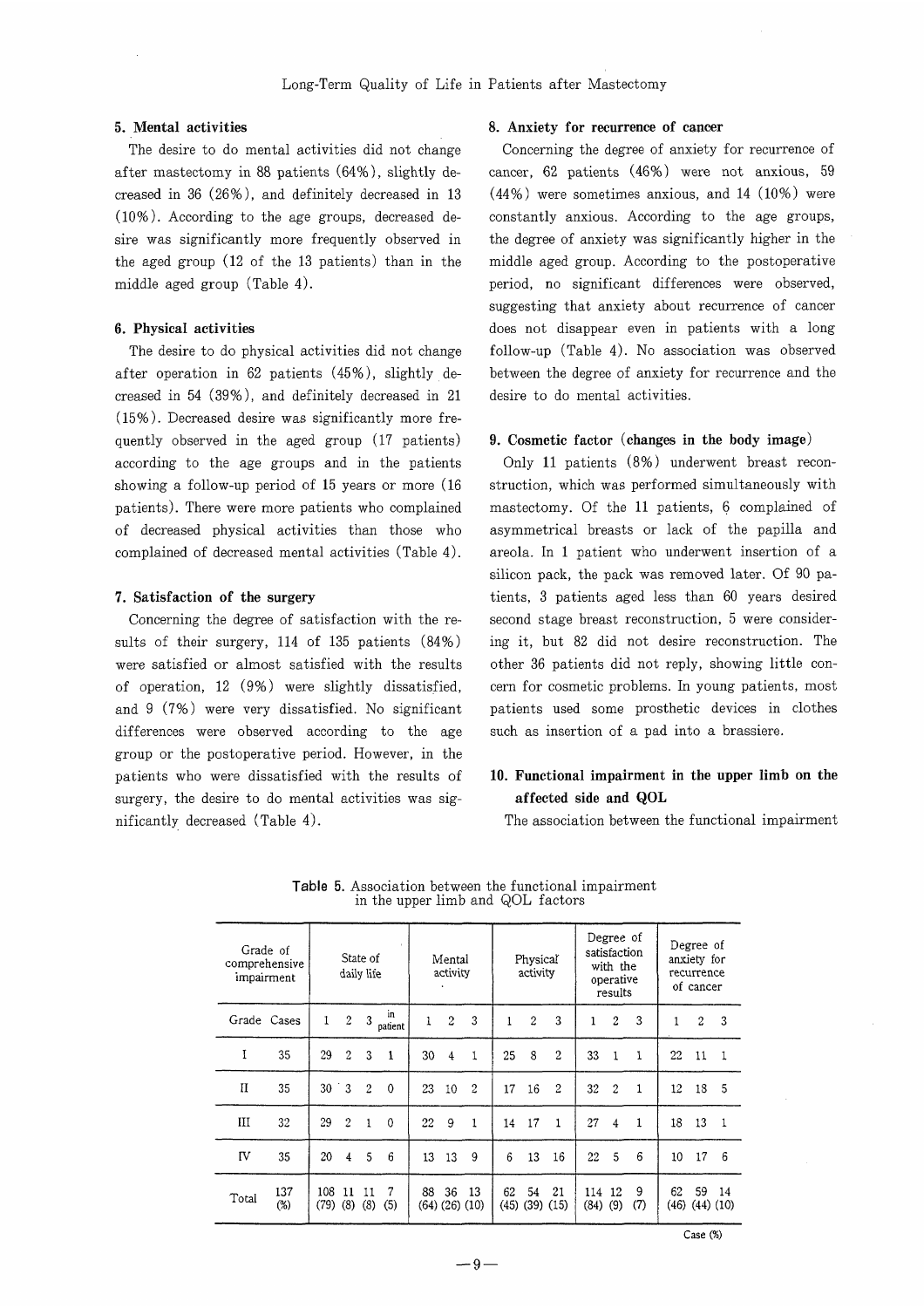in the upper limb and various QOL factors was evaluated. The marked impairment group (grade 4) showed more disturbance in ADL and the desire to do mental and physical activities and frequent dissatisfaction with operation compared with the slight or moderately impaired group. With the degree of functional impariment in this limb, the degree of anxiety for recurrence of cancer increased. However, even in the slight impairment group, many patients showed persistent anxiety, and no association was observed between the degree of anxiety and the degree of functional impairment (Table 5).

## Discussion

Assessment of QOL concerning health is performed by measuring the states of physical, mental, and social activities from many aspects by appropriate reliable methods $5^{(6)7)}$ . Assessment by the patients thernselves is desirable, and utilization of the results of the assessment for nursing care is important<sup>8) 9) 10</sup>). On the other hand, QOL continues to change with patient's values concerning health, aging, living ability, and living environment<sup>8) 11)</sup> 12). Ferrans used 35 situations as parameters in 4 areas (health and functional, socioeconomical, psychologi cal/spiritual, and familial) for the measurement of QOL in cancer patients and evaluated the degree of satisfaction with life and the relation between the patient and others in terms of health<sup>13)</sup>. QOL is affected by the method of obtaining informed consent by medicalstaff and patient's ability to recognize and accept the information $9)$ <sup>14)</sup>.

This study was carried out to evaluate the effects of sequelae of mastectomy on various factores constituting QOL. Symptoms or functional impairment in the upper limb on the affected side after mastectomy with axillary lymph node dissection are unavoidable. In particular, the incidence of functional impairment was significantly higher in the groups treated by resection of the minor or minor and major pectoral muscles in combinationwith mastectomy and axillary lymph node dissection than in the group treated by the latter procedures alone. So nurse should know what kind of surgical procedure would be done, and forecast the level of the functional impairment in the upper limb, and to notify the aims and methods of the rehabilitation to the patients before the surgery.

sire to do physical activities<sup>15</sup> but also were dissatisfied with results of operation and showed decreased desire to do mental activities. Nursing care should be geared toward decreasing swelling in the upper limb, massage of the upper limb by specialists, application of underwear preventing swelling, avoidance of clothes that bind the arm, avoidance of holding heavy things for a long time, and prevention of postoperative obesity. Since no differences in QOL have been reported between mastectomy and breast-preserving therapy<sup>16)</sup>, reduction in the functional impairment in the upper limb appears to be indispensable to improving QOL. 79% of the patients. Among them, there were patients who complained of functional impairment in the upper limb on the affected side, decreased mental or physical activities, dissatisfaction with results of the operation, or anxiety for recurrence of cancer. These findings suggest that patients showing good SDL do not always have good QOL. Even among patients showing impairment in the upper limb, many reported no change in SDL after surgery or return to work. This does not indicate the absence of functional impairment but suggests that these patients overcome functional impairment and have high self-care ability. Patients with marked impairment not only showed decreased de-

The number of patients who were dissatisfied with the surgical procedure did not differ according to the age groups or the follow-up period. The number of patients who were anxious about recurrence of cancer was higher in middle aged patients, and the anxiety persisted even in patients with a long follow-up period. Anxiety for recurrence was not always associated with functional impairment in the upper limb or decreased desire to do mental activities. Since the degree of satisfaction with the surgery was not associated with anxiety for recurrence, this dissatisfaction may be due to appearance of the chest wall after loss of the breast. Thus, evaluation of patients' body image and self-esteem should be carried out throughout the patient's life. It is important to help patients to recognize and accept their situation in a supportive manner<sup>9) 12)</sup>  $^{17}$ . This may lead to decrease in dissatisfaction with results of surgery and nursing intervention reduce anxiety for recurrence of cancer.

No change was observed in ADL after surgery in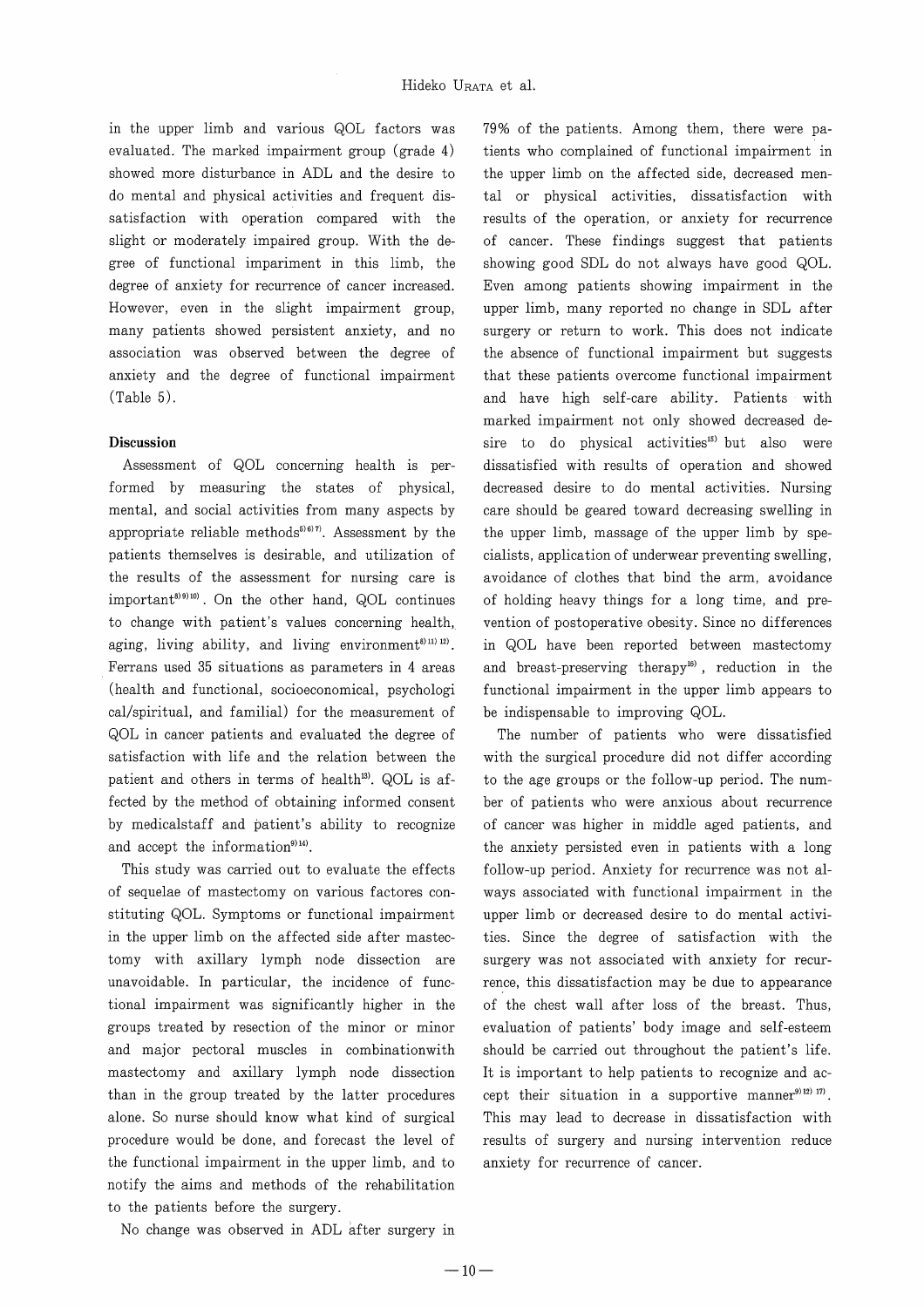### **References**

- 1 . National Institute of Health (NIH) Consensus Conference. Treatment of Early-Stage Breast Cancer. JAMA 265: 391-94, 1991.
- 2 . Jpn Breast Cancer Soc. Results of questionnaires concerning breast cancer surgery in Japan. Breast Cancer 2:77, 1995.
- 3 . Fisher B, Redmond C, Poisson P et al. Eightyear results of randomized clinical trial comparing total mastectomy and lumpectomy with or without irradiation in the treatment of breast cancer. N Engl J Med 320:822-28, 1989.
- 4 . Kiebert GM, de Haes JCJM, van de Velde CJH. The Impact of Breast-Conserving Treatment and Mastectomy on the Quality of Life of Early-Stage Breast Cancer Patients. J Clin Oncol 9:1059-70, 1991.
- 5 . Spitzer WO, Dobson AJ, Hall J, Chesterman E, Levi J, Shepherd R, Battista RN, Catchlove BR. Measuring the quality of life of cancer patients. J Chron Dis 34:585-97, 1981.
- 6 . Sprangers MAG, Cull A, Bjordal K, Groenvold M, Aaronson NK. The European Organization for Research and Treatment of Cancer approach to quality of life assessment: guidelines for developing questionnaire modules. Quality Life Res 2:287-95, 1993.
- 7 . Hjermstad MJ, Fossa SD, Bjordal K, Kaasa S. Test/Retest Study of the European Organization for Research and Treatment of Cancer Core Quality-of-Life Questionnaire. J Clin Oncol 13:1249-54, 1995.
- 8 . Schipper H, Levitt M. Measuring Quality of Life: Risks and Benefits. Cancer Treat Rep 69:1115-23, 1985.
- 9 . Padilla GV, Grant MM. Quality of life as a cancer nursing outcome variable. Advances in Nursing Science 8:45-60, 1985.
- 10. Osoba D. Lessons Learned From Measuring Health-Related Quality of Life in Oncology. J Clin Oncol 12:608-16, 1994.
- 11. Oleson M. Subjectively Perceived Quality of Life. IMAGE: J Nursing Scholarship 22:187-90, 1990.
- 12. Yellen SB, Cella DF. Someone to Live For: Social Well-Being, Parenthood Status, and Decision-Making in Oncology. J Clin Oncol 13:1255-64, 1995.
- 13. Ferrans CE. Development of a Quality of Life Index for Patients With Cancer (Ferrell BR: Critique of the Study Follows). Oncolgy Nursing Forum 17:15-21, 1990.
- 14. Kasper JF, Mulley AG, Wennberg JE. Developing shared decision-making programs to improve the quality of health care. QRB 18:183-90, 1992.
- 15. Schipper H, Clinch J, McMurray A, Levitt M. Measuring the Quality of Life of Cancer Patients: The Functional Living Index-Cancer: Development and Validation. J Cli Oncol 2:472- 83, 1984.
- 16. Hughes KK. Psychosocial and functional status of breast cancer patients - The influence of diagnosis and treatment choice. Cancer Nurs. 16:222-29, 1993.
- 17. Sato R. Nursing and QOL. Geka Shinryo (Jpn) 1995;37: 1317-24. 18.Weisman AD, Worden JW. The existential plight in cancer: significance of the first 100 days. Int J Psychiatry Med 7:1-15, 1977.